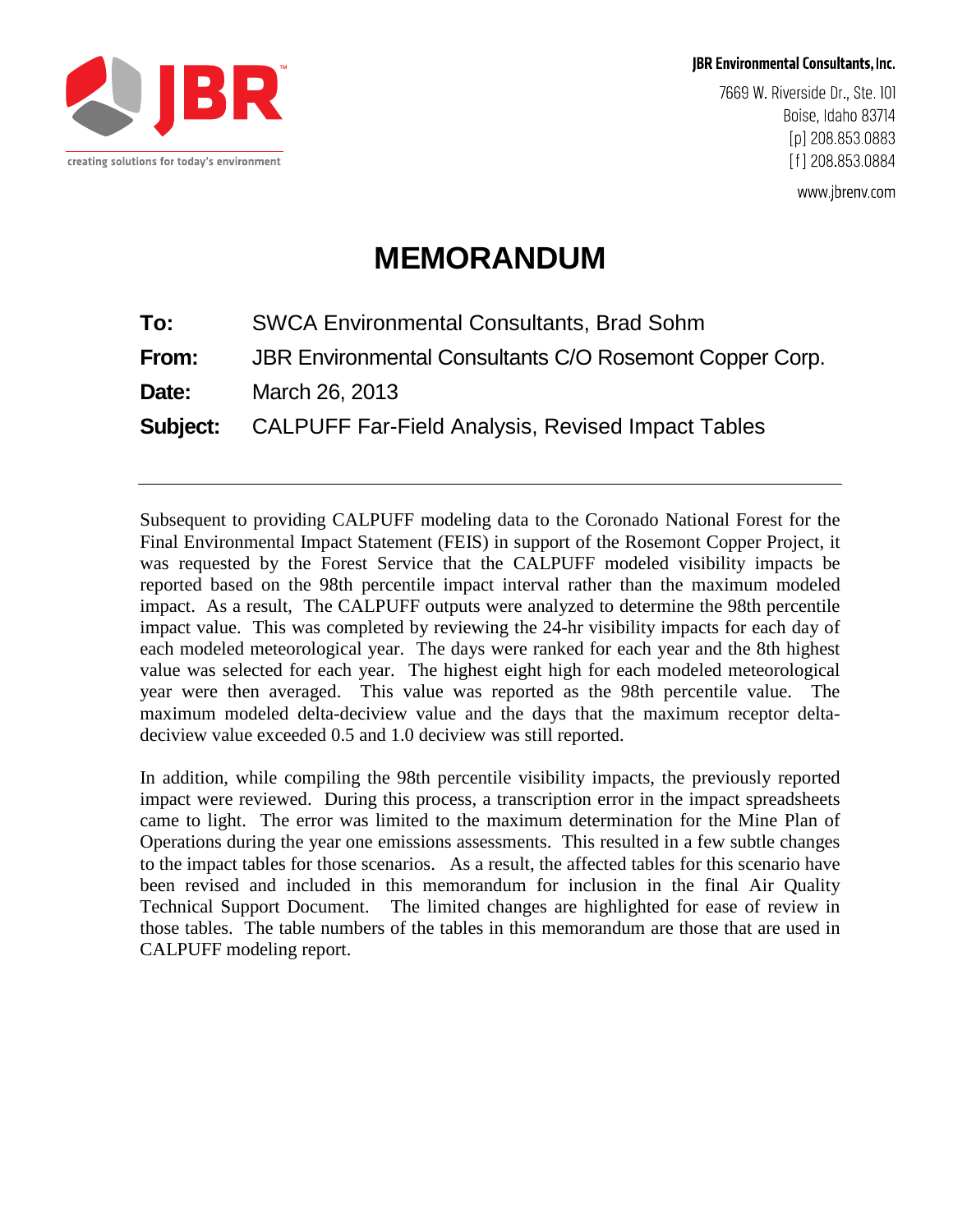| <b>Table 9.1.1</b> |                                       |                         |                          |
|--------------------|---------------------------------------|-------------------------|--------------------------|
|                    | <b>Mine Plan of Operations</b>        |                         |                          |
|                    | <b>Saguaro National Monument West</b> |                         |                          |
| <b>Maximum</b>     |                                       |                         |                          |
| Impact             |                                       | <b>Year 1 Emissions</b> | <b>Year 5 Emissions</b>  |
| <b>Visibility</b>  | Days Above 0.5dv                      | 35                      |                          |
|                    | Days Above 1.0dv                      | 10                      |                          |
|                    | 98% $dV$ Impact <sup>1</sup>          | 1.10                    | 0.49                     |
|                    | Max dV Impact                         | 2.39                    | $\mathcal{D}\mathcal{A}$ |

| Table 9.1.2       |                                       |                         |                  |  |  |
|-------------------|---------------------------------------|-------------------------|------------------|--|--|
|                   | <b>Barrel Alternative</b>             |                         |                  |  |  |
|                   | <b>Saguaro National Monument West</b> |                         |                  |  |  |
| <b>Maximum</b>    |                                       |                         | Year 12          |  |  |
| Impact            |                                       | <b>Year 1 Emissions</b> | <b>Emissions</b> |  |  |
| <b>Visibility</b> | Days Above 0.5dv                      | 14                      |                  |  |  |
|                   | Days Above 1.0dv                      | 4                       |                  |  |  |
|                   | 98% $dV$ Impact <sup>1</sup>          | 0.71                    | 0.49             |  |  |
|                   | Max dV Impact                         | 4.21                    | 0.94             |  |  |

<sup>1</sup> 24-Hr Highest Eighth High (Chronologically) Averaged over 3 Meteorological Years

| <b>Barrel Trail Alternative</b> | <b>Saguaro National Monument West</b> |                         |                         |
|---------------------------------|---------------------------------------|-------------------------|-------------------------|
| <b>Maximum</b><br><b>Impact</b> |                                       | <b>Year 1 Emissions</b> | <b>Year 5 Emissions</b> |
| <b>Visibility</b>               | Days Above 0.5dv                      | 11                      |                         |
|                                 | Days Above 1.0dv                      |                         |                         |
|                                 | 98% $dV$ Impact <sup>1</sup>          | 0.53                    | 0.48                    |
|                                 | Max dV Impact                         | 0.87                    | 0.87                    |

<sup>1</sup> 24-Hr Highest Eighth High (Chronologically) Averaged over 3 Meteorological Years

# **Table 9.1.4**

|                   | <b>Scholefield-McCleary Alternative</b><br><b>Saguaro National Monument West</b> |                         |                         |
|-------------------|----------------------------------------------------------------------------------|-------------------------|-------------------------|
| <b>Maximum</b>    |                                                                                  |                         |                         |
| <b>Impact</b>     |                                                                                  | <b>Year 1 Emissions</b> | <b>Year 5 Emissions</b> |
| <b>Visibility</b> | Days Above 0.5dv                                                                 | 15                      | 16                      |
|                   | Days Above 1.0dv                                                                 |                         |                         |
|                   | 98% $dV$ Impact <sup>1</sup>                                                     | 0.58                    | 0.61                    |
|                   | Max dV Impact                                                                    | 1.02                    |                         |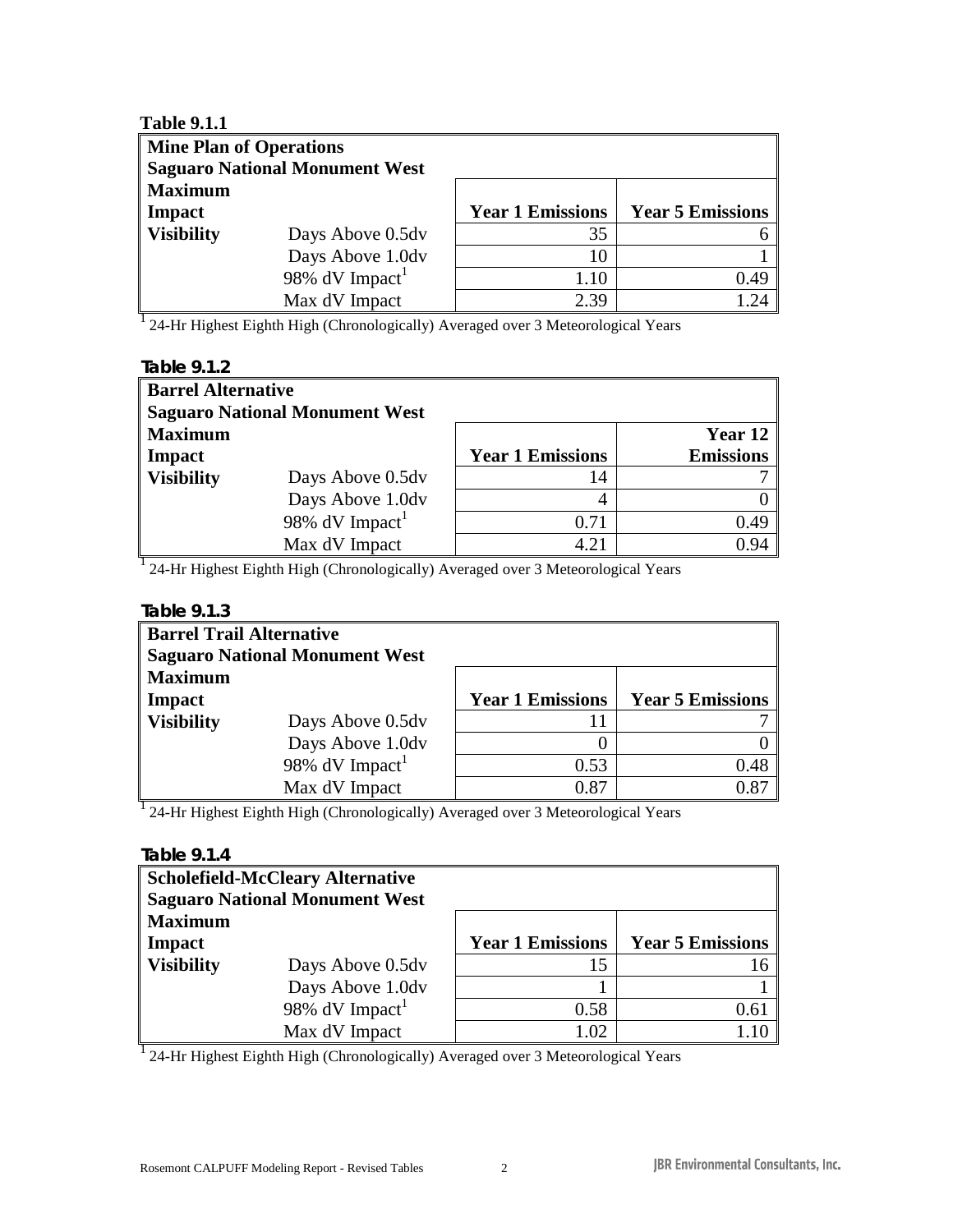| <b>Table 9.2.1</b> |                                     |                         |                         |  |
|--------------------|-------------------------------------|-------------------------|-------------------------|--|
|                    | <b>Mine Plan of Operations</b>      |                         |                         |  |
|                    | <b>Chiricahua National Monument</b> |                         |                         |  |
| <b>Maximum</b>     |                                     |                         |                         |  |
| Impact             |                                     | <b>Year 1 Emissions</b> | <b>Year 5 Emissions</b> |  |
| <b>Visibility</b>  | Days Above 0.5dv                    |                         |                         |  |
|                    | Days Above 1.0dv                    |                         |                         |  |
|                    | 98% $dV$ Impact <sup>1</sup>        | 0.26                    | 0.26                    |  |
|                    | Max dV Impact                       | 0.91                    | 0.90                    |  |

| Table 9.2.2       |                              |                         |                  |  |  |
|-------------------|------------------------------|-------------------------|------------------|--|--|
|                   | <b>Barrel Alternative</b>    |                         |                  |  |  |
|                   | Chiricahua National Monument |                         |                  |  |  |
| <b>Maximum</b>    |                              |                         | Year 12          |  |  |
| Impact            |                              | <b>Year 1 Emissions</b> | <b>Emissions</b> |  |  |
| <b>Visibility</b> | Days Above 0.5dv             |                         |                  |  |  |
|                   | Days Above 1.0dv             |                         |                  |  |  |
|                   | 98% $dV$ Impact <sup>1</sup> | 0.19                    | 0.25             |  |  |
|                   | Max dV Impact                | 0.33                    | 0.43             |  |  |

<sup>1</sup> 24-Hr Highest Eighth High (Chronologically) Averaged over 3 Meteorological Years

# **Table 9.2.3**

| <b>Barrel Trail Alternative</b> | <b>Chiricahua National Monument</b> |                         |                         |
|---------------------------------|-------------------------------------|-------------------------|-------------------------|
| <b>Maximum</b><br>Impact        |                                     | <b>Year 1 Emissions</b> | <b>Year 5 Emissions</b> |
| <b>Visibility</b>               | Days Above 0.5dv                    |                         |                         |
|                                 | Days Above 1.0dv                    |                         |                         |
|                                 | 98% $dV$ Impact <sup>1</sup>        | 0.19                    | 0.22                    |
|                                 | Max dV Impact                       | 0.40                    | 0.83                    |

<sup>1</sup> 24-Hr Highest Eighth High (Chronologically) Averaged over 3 Meteorological Years

# **Table 9.2.4**

|                   | <b>Scholefield-McCleary Alternative</b> |                         |                         |
|-------------------|-----------------------------------------|-------------------------|-------------------------|
|                   | <b>Chiricahua National Monument</b>     |                         |                         |
| <b>Maximum</b>    |                                         |                         |                         |
| Impact            |                                         | <b>Year 1 Emissions</b> | <b>Year 5 Emissions</b> |
| <b>Visibility</b> | Days Above 0.5dv                        |                         |                         |
|                   | Days Above 1.0dv                        |                         |                         |
|                   | 98% $dV$ Impact <sup>1</sup>            | 0.20                    | 0.23                    |
|                   | Max dV Impact                           | 0.42                    | 0.81                    |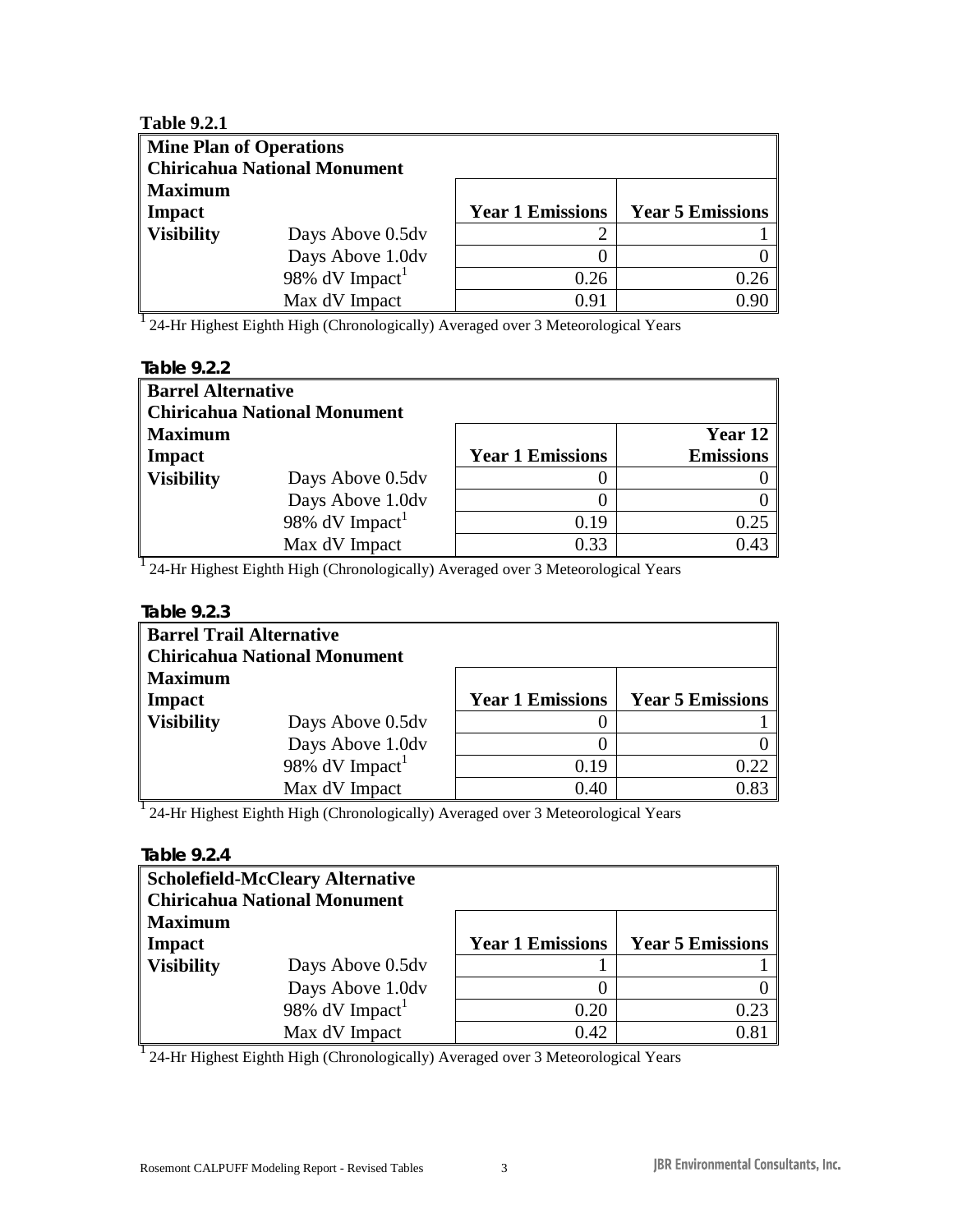| <b>Table 9.3.1</b> |                                   |                         |                         |  |
|--------------------|-----------------------------------|-------------------------|-------------------------|--|
|                    | <b>Mine Plan of Operations</b>    |                         |                         |  |
|                    | <b>Chiricahua Wilderness Area</b> |                         |                         |  |
| <b>Maximum</b>     |                                   |                         |                         |  |
| Impact             |                                   | <b>Year 1 Emissions</b> | <b>Year 5 Emissions</b> |  |
| <b>Visibility</b>  | Days Above 0.5dv                  | 0                       |                         |  |
|                    | Days Above 1.0dv                  | 0                       |                         |  |
|                    | 98% $dV$ Impact <sup>1</sup>      | 0.12                    |                         |  |
|                    | Max dV Impact                     | 0.46                    | 0.67                    |  |

| Table 9.3.2       |                                   |                         |                  |  |  |
|-------------------|-----------------------------------|-------------------------|------------------|--|--|
|                   | <b>Barrel Alternative</b>         |                         |                  |  |  |
|                   | <b>Chiricahua Wilderness Area</b> |                         |                  |  |  |
| <b>Maximum</b>    |                                   |                         | Year 12          |  |  |
| Impact            |                                   | <b>Year 1 Emissions</b> | <b>Emissions</b> |  |  |
| <b>Visibility</b> | Days Above 0.5dv                  |                         |                  |  |  |
|                   | Days Above 1.0dv                  |                         |                  |  |  |
|                   | 98% $dV$ Impact <sup>1</sup>      | 0.10                    | 0.14             |  |  |
|                   | Max dV Impact                     | 0.23                    | 0.35             |  |  |

<sup>1</sup> 24-Hr Highest Eighth High (Chronologically) Averaged over 3 Meteorological Years

#### **Table 9.3.3**

| <b>Barrel Trail Alternative</b> |                                   |                         |                         |  |  |  |
|---------------------------------|-----------------------------------|-------------------------|-------------------------|--|--|--|
|                                 | <b>Chiricahua Wilderness Area</b> |                         |                         |  |  |  |
| <b>Maximum</b>                  |                                   |                         |                         |  |  |  |
| Impact                          |                                   | <b>Year 1 Emissions</b> | <b>Year 5 Emissions</b> |  |  |  |
| <b>Visibility</b>               | Days Above 0.5dv                  |                         |                         |  |  |  |
|                                 | Days Above 1.0dv                  | $\left( \right)$        |                         |  |  |  |
|                                 | 98% dV Impact <sup>1</sup>        | 0.09                    | 0.10                    |  |  |  |
|                                 | Max dV Impact                     | 0.22                    | 0.30                    |  |  |  |
|                                 |                                   |                         |                         |  |  |  |

<sup>1</sup> 24-Hr Highest Eighth High (Chronologically) Averaged over 3 Meteorological Years

#### **Table 9.3.4**

|                   | <b>Scholefield-McCleary Alternative</b> |                         |                         |
|-------------------|-----------------------------------------|-------------------------|-------------------------|
|                   | Chiricahua Wilderness Area              |                         |                         |
| <b>Maximum</b>    |                                         |                         |                         |
| Impact            |                                         | <b>Year 1 Emissions</b> | <b>Year 5 Emissions</b> |
| <b>Visibility</b> | Days Above 0.5dv                        |                         |                         |
|                   | Days Above 1.0dv                        | 0                       |                         |
|                   | 98% $dV$ Impact <sup>1</sup>            | 0.11                    | 0.12                    |
|                   | Max dV Impact                           | 0.24                    | 0.30                    |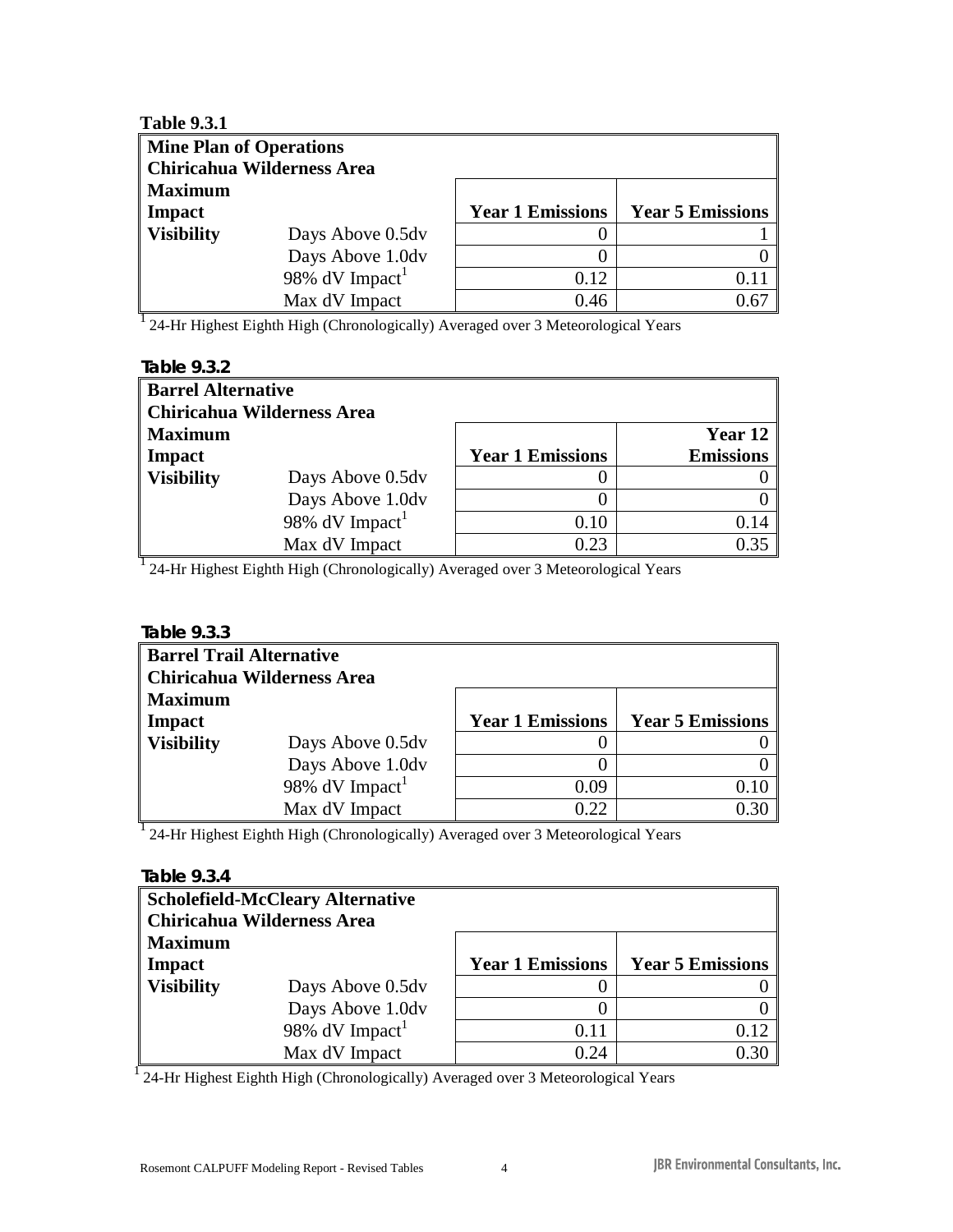| <b>Mine Plan of Operations</b> |                         |                         |
|--------------------------------|-------------------------|-------------------------|
| <b>Galiuro Wilderness Area</b> |                         |                         |
|                                |                         |                         |
|                                | <b>Year 1 Emissions</b> | <b>Year 5 Emissions</b> |
| Days Above 0.5dv               | 16                      |                         |
| Days Above 1.0dv               | 9                       |                         |
| 98% dV Impact <sup>1</sup>     | 1.23                    | 0.90                    |
| Max dV Impact                  | 7.71                    | 3.50                    |
|                                |                         |                         |

| Table 9.4.2                    |                              |                         |                  |  |  |  |
|--------------------------------|------------------------------|-------------------------|------------------|--|--|--|
|                                | <b>Barrel Alternative</b>    |                         |                  |  |  |  |
| <b>Galiuro Wilderness Area</b> |                              |                         |                  |  |  |  |
| <b>Maximum</b>                 |                              |                         | Year 12          |  |  |  |
| <b>Impact</b>                  |                              | <b>Year 1 Emissions</b> | <b>Emissions</b> |  |  |  |
| <b>Visibility</b>              | Days Above 0.5dv             | 9                       | 16               |  |  |  |
|                                | Days Above 1.0dv             | 3                       |                  |  |  |  |
|                                | 98% $dV$ Impact <sup>1</sup> | 0.61                    | 0.76             |  |  |  |
|                                | Max dV Impact                | 2.58                    | 3.47             |  |  |  |

<sup>1</sup> 24-Hr Highest Eighth High (Chronologically) Averaged over 3 Meteorological Years

#### **Table 9.4.3**

| <b>Barrel Trail Alternative</b><br><b>Galiuro Wilderness Area</b> |                         |                         |
|-------------------------------------------------------------------|-------------------------|-------------------------|
| <b>Maximum</b><br>Impact                                          | <b>Year 1 Emissions</b> | <b>Year 5 Emissions</b> |
| <b>Visibility</b><br>Days Above 0.5dv                             | 8                       |                         |
| Days Above 1.0dv                                                  | າ                       |                         |
| 98% $dV$ Impact <sup>1</sup>                                      | 0.50                    | በ 77                    |
| Max dV Impact                                                     | 2.32                    |                         |

<sup>1</sup> 24-Hr Highest Eighth High (Chronologically) Averaged over 3 Meteorological Years

#### **Table 9.4.4**

| <b>Galiuro Wilderness Area</b> | <b>Scholefield-McCleary Alternative</b> |                         |                         |
|--------------------------------|-----------------------------------------|-------------------------|-------------------------|
| <b>Maximum</b>                 |                                         |                         |                         |
| <b>Impact</b>                  |                                         | <b>Year 1 Emissions</b> | <b>Year 5 Emissions</b> |
| <b>Visibility</b>              | Days Above 0.5dv                        |                         |                         |
|                                | Days Above 1.0dv                        | ി                       |                         |
|                                | 98% $dV$ Impact <sup>1</sup>            | 0.58                    | 0.75                    |
|                                | Max dV Impact                           | 2.44                    | 3.02                    |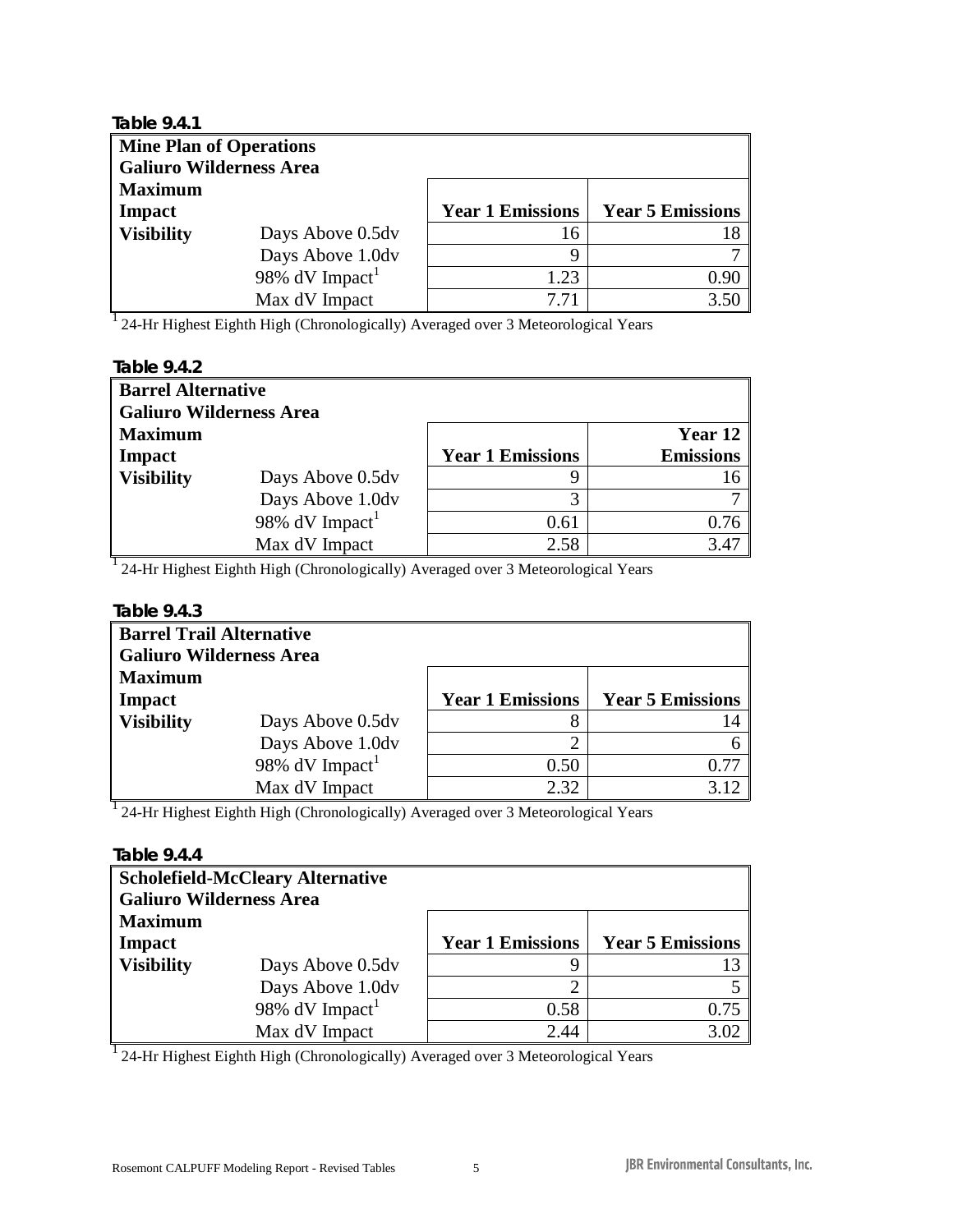| <b>Table 9.5.1</b>             |                                     |                         |                         |
|--------------------------------|-------------------------------------|-------------------------|-------------------------|
| <b>Mine Plan of Operations</b> |                                     |                         |                         |
|                                | <b>Superstition Wilderness Area</b> |                         |                         |
| <b>Maximum</b>                 |                                     |                         |                         |
| Impact                         |                                     | <b>Year 1 Emissions</b> | <b>Year 5 Emissions</b> |
| <b>Visibility</b>              | Days Above 0.5dv                    |                         |                         |
|                                | Days Above 1.0dv                    |                         |                         |
|                                | 98% $dV$ Impact <sup>1</sup>        | 0.11                    | 0.05                    |
|                                | Max dV Impact                       | 0.61                    | 0.28                    |

| Table 9.5.2               |                                     |                         |                  |
|---------------------------|-------------------------------------|-------------------------|------------------|
| <b>Barrel Alternative</b> |                                     |                         |                  |
|                           | <b>Superstition Wilderness Area</b> |                         |                  |
| <b>Maximum</b>            |                                     |                         | Year 12          |
| Impact                    |                                     | <b>Year 1 Emissions</b> | <b>Emissions</b> |
| <b>Visibility</b>         | Days Above 0.5dv                    |                         |                  |
|                           | Days Above 1.0dv                    |                         |                  |
|                           | 98% $dV$ Impact <sup>1</sup>        | 0.06                    | 0.06             |
|                           | Max dV Impact                       | 0.33                    | 0.28             |

<sup>1</sup> 24-Hr Highest Eighth High (Chronologically) Averaged over 3 Meteorological Years

#### **Table 9.5.3**

| <b>Barrel Trail Alternative</b> |                                     |                         |                         |
|---------------------------------|-------------------------------------|-------------------------|-------------------------|
|                                 | <b>Superstition Wilderness Area</b> |                         |                         |
| <b>Maximum</b>                  |                                     |                         |                         |
| Impact                          |                                     | <b>Year 1 Emissions</b> | <b>Year 5 Emissions</b> |
| <b>Visibility</b>               | Days Above 0.5dv                    | $\theta$                |                         |
|                                 | Days Above 1.0dv                    | $\theta$                |                         |
|                                 | 98% $dV$ Impact <sup>1</sup>        | 0.06                    | 0.05                    |
|                                 | Max dV Impact                       | 0.27                    | 0.25                    |
|                                 |                                     |                         |                         |

<sup>1</sup> 24-Hr Highest Eighth High (Chronologically) Averaged over 3 Meteorological Years

# **Table 9.5.4**

|                   | <b>Scholefield-McCleary Alternative</b><br><b>Superstition Wilderness Area</b> |                         |                         |
|-------------------|--------------------------------------------------------------------------------|-------------------------|-------------------------|
| <b>Maximum</b>    |                                                                                |                         |                         |
| <b>Impact</b>     |                                                                                | <b>Year 1 Emissions</b> | <b>Year 5 Emissions</b> |
| <b>Visibility</b> | Days Above 0.5dv                                                               |                         |                         |
|                   | Days Above 1.0dv                                                               |                         |                         |
|                   | 98% $dV$ Impact <sup>1</sup>                                                   | 0.06                    | 0.06                    |
|                   | Max dV Impact                                                                  | 0.31                    | 0.32                    |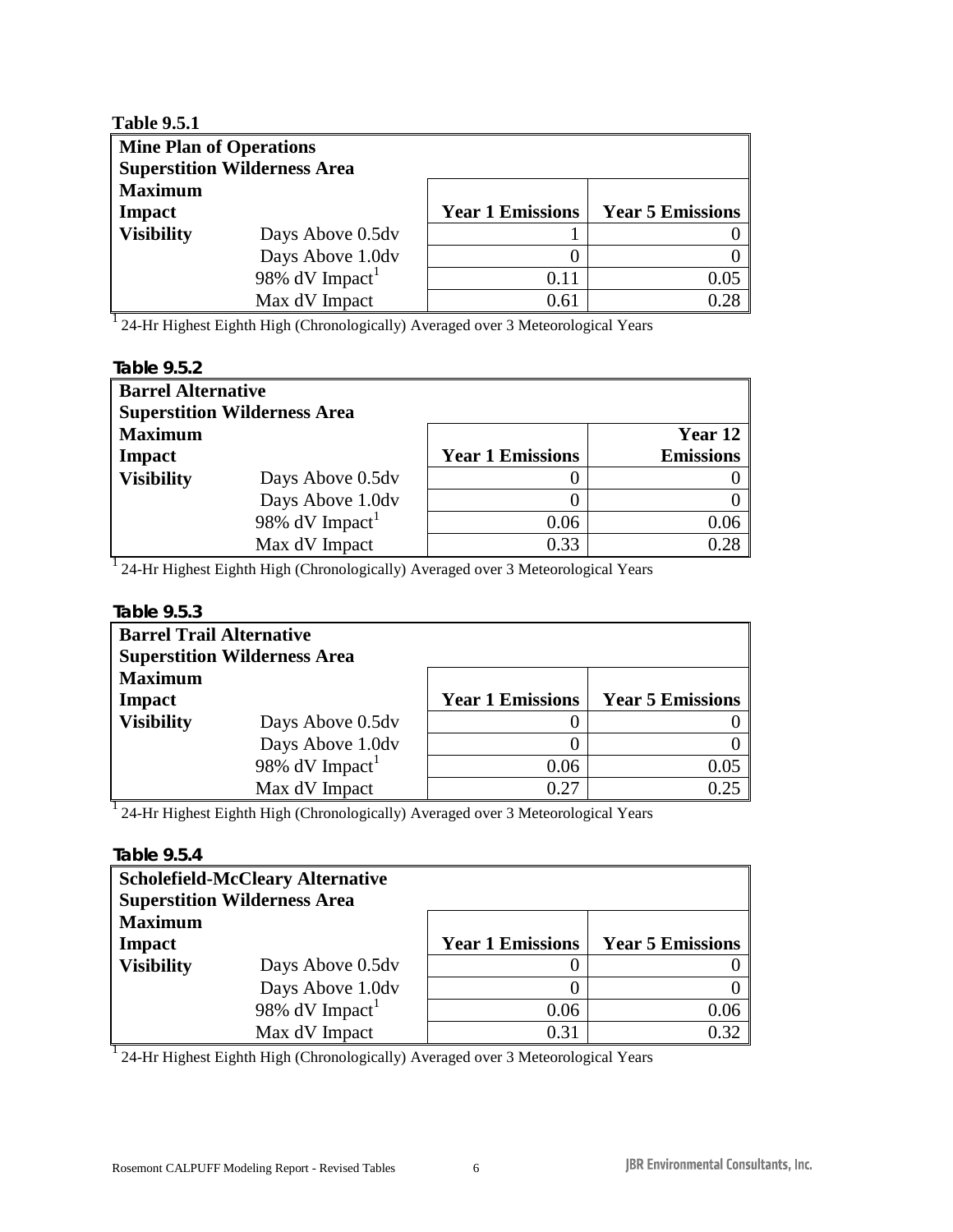*Table 8.1.1 - Mine Plan of Operations / Phased Tailings Alternative: Impacts at Saguaro National Monument West*

|                 | <b>Saguaro National Monument West</b> |                  |                  |                |                  |                   |               |               |
|-----------------|---------------------------------------|------------------|------------------|----------------|------------------|-------------------|---------------|---------------|
|                 |                                       |                  |                  |                |                  |                   | <b>Total</b>  |               |
|                 |                                       | Year 1           | Year 5           | <b>Maximum</b> | <b>Class I</b>   | <b>Background</b> | Impact        | <b>NAAQS</b>  |
|                 | <b>Maximum Impact</b>                 | <b>Emissions</b> | <b>Emissions</b> | <b>Impacts</b> | <b>Increment</b> | $(\mu g/m^3)$     | $(\mu g/m^3)$ | $(\mu g/m^3)$ |
| NO <sub>x</sub> | $1-hr (\mu g/m^3)$                    | 4.84             | 4.84             | 4.84           | N/A              | 24.50             | 29.34         | 188           |
|                 | Ann $(\mu g/m^3)$                     | 0.11             | 0.10             | 0.11           | 2.50             | 4.00              | 4.11          | 100           |
|                 | $1-hr(\mu g/m^3)$                     | 0.40             | 0.40             | 0.40           | N/A              | 17.20             | 17.60         | 195           |
| $SO_x$          | $3-hr (\mu g/m^3)$                    | 0.18             | 0.17             | 0.18           | 25.00            | 43.00             | 43.18         | 1300          |
|                 | $24-hr$                               | 0.04             | 0.04             | 0.04           | 5.00             | 14.00             | 14.04         | 365           |
|                 | Ann $(\mu g/m^3)$                     | $6.40E - 04$     | 5.26E-04         | $6.40E - 04$   | 2.00             | 3.00              | 3.00          | 80            |
|                 | $24-hr$                               | 0.15             | 0.12             | 0.15           | 2.00             | 11.40             | 11.55         | 35            |
| $PM_{2.5}$      | Ann $(\mu g/m^3)$                     | 0.02             | 0.02             | 0.02           | 1.00             | 5.10              | 5.12          | 15            |
| $PM_{10}$       | $24-hr$                               | 0.49             | 0.60             | 0.60           | 8.00             | 47.60             | 48.20         | 150           |

*3* **Notes: µg/m3 = micrograms per cubic meter; Ann = annual, hr = hour**

|  | Table 8.4.1 - Mine Plan of Operations / Phased Tailings Alternative: Impacts at Galiuro Wilderness Area |
|--|---------------------------------------------------------------------------------------------------------|
|  |                                                                                                         |

| <b>Galiuro Wilderness Area</b> |                    |                  |                  |                |                |                   |               |               |
|--------------------------------|--------------------|------------------|------------------|----------------|----------------|-------------------|---------------|---------------|
|                                |                    |                  |                  |                |                |                   | <b>Total</b>  |               |
|                                |                    | Year 1           | <b>Year</b> 5    | <b>Maximum</b> | <b>Class I</b> | <b>Background</b> | Impact        | <b>NAAQS</b>  |
| <b>Maximum Impact</b>          |                    | <b>Emissions</b> | <b>Emissions</b> | <b>Impacts</b> | Increment      | $(\mu g/m^3)$     | $(\mu g/m^3)$ | $(\mu g/m^3)$ |
| NO <sub>x</sub>                | $1-hr (\mu g/m^3)$ | 56.96            | 56.96            | 56.96          | N/A            | 24.5              | 81.46         | 188           |
|                                | Ann $(\mu g/m^3)$  | 0.03             | 0.04             | 0.04           | 2.5            | 4                 | 4.04          | 100           |
| $SO_x$                         | $1-hr(\mu g/m^3)$  | 0.42             | 0.42             | 0.42           | N/A            | 17.2              | 17.62         | 195           |
|                                | $3-hr (\mu g/m^3)$ | 0.22             | 0.20             | 0.22           | 25             | 43                | 43.22         | 1300          |
|                                | $24-hr$            | 0.03             | 0.03             | 0.03           | 5              | 14                | 14.03         | 365           |
|                                | Ann $(\mu g/m^3)$  | 4.70E-04         | 4.47E-04         | 4.70E-04       | $\overline{2}$ | 3                 | 3.00          | 80            |
| $PM_{2.5}$                     | $24-hr$            | 0.41             | 0.75             | 0.75           | $\mathcal{D}$  | 11.4              | 12.15         | 35            |
|                                | Ann $(\mu g/m^3)$  | $6.16E-03$       | 9.35E-03         | 9.35E-03       |                | 5.1               | 5.11          | 15            |
| $PM_{10}$                      | $24-hr$            | 2.13             | 4.79             | 4.79           | 8              | 47.6              | 52.39         | 150           |

*3* **Notes: µg/m3 = micrograms per cubic meter; Ann = annual, hr = hour**

Rosemont CALPUFF Modeling Report - Revised Tables 7